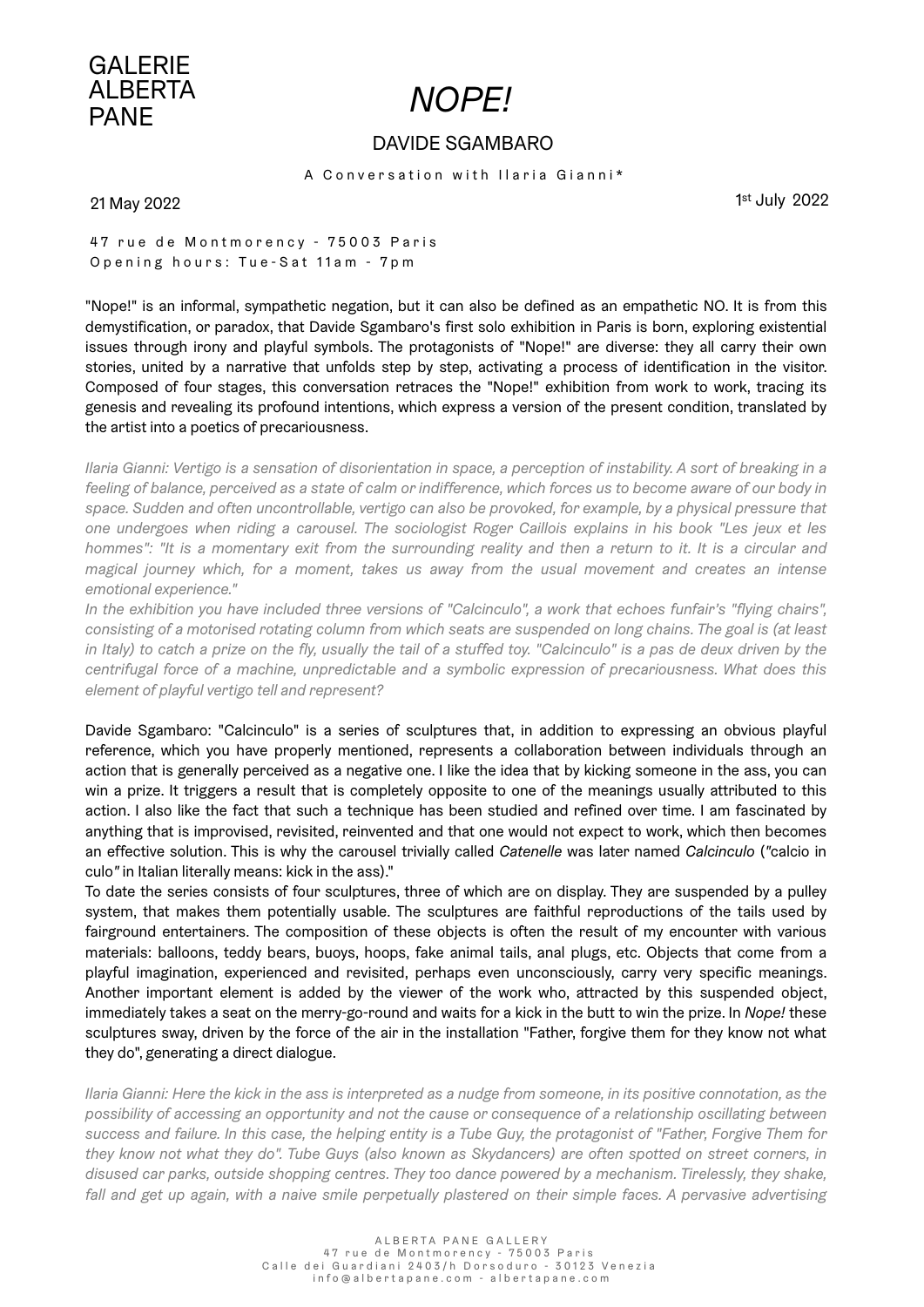*product that manages to be hypnotic, exhilarating and existentially desolate all at once. They are solitary dancers, who embed themselves in the exhibition space, collide with the ceiling and walls, slowly self-destruct. Their voice is the constant dark moan of air engines. They are at the mercy of something uncontrollable, also*  too precarious in their own existence; in a society that uses them and where the environment wears them *down and does not protect them. Who are these characters and what do they tell us? Are they the ones who need to be forgiven or are they the ones who ask to be forgiven?*

Davide Sgambaro: To imagine this object as a solitary dancer is a perfect idea. It's a kind of self-portrait, an individual at the mercy of fate, who moves according to the opportunities and unforeseen events of life. Here we return to the ambivalence of the expression "Calcio in culo" in its two readings, positive and negative. The unpredictability and the permanent social pressure linked to the reputation slowly lead to an uncontrollable self-destruction. We could also talk about burn-out, for example, or anxiety for a high performance. At the same time, "Father, forgive them, for they know not what they do", is also a kind of encouragement for those who have the strength to face these situations in a humble and professional way. The stuffed toy does indeed smile, his slow dance inevitably leads to wear and tear, but he never gives up hope, which is reflected in his perhaps somewhat naive expression. The series "Father, forgive them, for they know not what they do", dates from 2016. For this title, I remember choosing a quote from the Gospel of Luke, as a provocation to a provincial thought: I was asking forgiveness (ironically) for having decided to do this work (artist) despite the heavy criticism of the social environment around me. I was aware of my choices. Despite being stuck in an unconscious guilt created by different expectations from others, I was happy. It's a kind of implicit spite. I have always been interested in the dynamics of joking and cheating. Cheating is also found in the imaginary of fairs where the first prize is never accessible, even if we still believe in it. Joking, on the other hand, is very often used as a technical expedient. The joke, the spite is a serious thing, a primitive form of resistance. As in the work *So-so*, where, in addition to reworking the dancer's face in a different mood, I work on foam rubber with a technique borrowed from these small acts of adolescent vandalism. The drawing on the foam rubber is nothing more than the burning of a cigarette: a complex but recognizable and shareable gesture, the trace of a ride on public transport, where sorrows and a melancholic mood generate the impulsiveness that burns the seat in front of us burn.

*Ilaria Gianni: "Father, forgive them for they know not what they do" shows a smile, stoically kept on its face despite the unpredictable storms, while in the same room another presence shows its discontent. "So-so", which you have just mentioned, is not exactly happy. Initially attracted by the dance of "Father, forgive them for*  they know not what they do", it is only on leaving that the audience notices "So-so". It is then a sad face that *dismisses the visitor. Perhaps someone who did not have fun at the circus: after all, behind the cheerful appearance there is always a subtle danger, a poison, a melancholy. Looking back, the precarious life of clowns has often been the subject of artistic representations (from Tiepolo to Cindy Sherman, from Goya to Picasso, to name but a few). "So-so" appears to be a fierce, ironic and cruel struggle that touches the playful dimension. And what is surprising is that one becomes aware of all this emotional entanglement through a simple sign - and gesture - printed on a piece of foam rubber. According to contemporary legend, the iconic smiley was born in 1963 in Worcester, Massachusetts, from the pen of designer Harvey Ball, who was asked by the State Mutual Life Assurance Company to create a symbol that would improve employees motivation. The smile that makes you smile. Multiple studies prove that the brain is capable of interpreting the sarcasm of emoji in the same way as it interprets verbal sarcasm, thus updating the way it reacts to the evocative power of visual information. The central role of the image (to which writing is now subordinated) and the need for immediacy, to be expressive as quickly as possible, is fully targeted here. "So-so" proposes a plunge into the iconography of the present, showing how part of your research is directed towards the language, symbols and aesthetics of the contemporary. What is the narrative potential of the lexicon that accompanies us in our daily lives, and how do you want to convey the iconology of the present?*

Davide Sgambaro: Exactly, in every performance the clown has a double face, and anyway the clown always comes out of it a bit down. I think it's more because of the responsibility he takes on, that is to say to provoke laughter while being mocked, to trigger this sadism by accepting to serve as a sponge, to absorb unconscious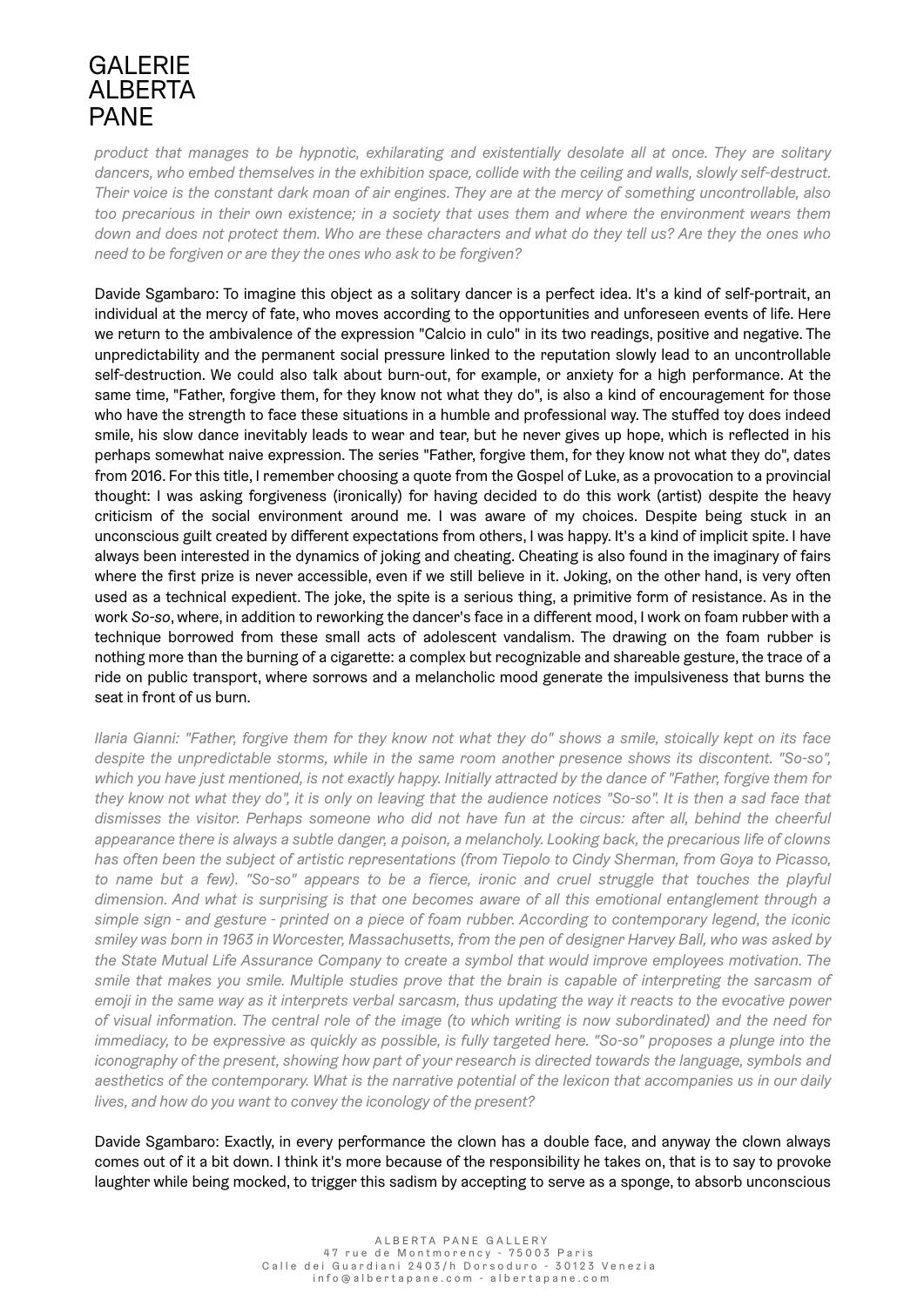perversions. It is a job that is far from being simple. It is likely that many artists have identified with clowns, because when one contemplates a work of art, the artist is naked and defenceless in the face of the judgment of others. In addition, the role of the artist has been greatly diminished over the years by a number of factors, especially by a lack of attention, care and curiosity. A scourge that does not seem to be able/willing to be contained. I don't want to talk about recent politics, but the popular imagination judges the artist as a mixture of technique and entertainment. I think that nothing could be further from the truth. To associate culture with entertainment and craft is to deprive it of future responsibility and historical awareness. That's why "So-so" doesn't do so well and is printed on foam rubber, an obsolete material that was used to stuff cushions until a few years ago. The foam rubber sheet brings our senses back to the idea of comfort, but also to a makeshift bed, evoked by a poor material, but paradoxically also very expensive, precisely because it is becoming scarce. "So-so", as you say, is a generational mood, the choice of the smiley aims to contextualise the mood expressed in a specific time and the material in a specific imaginary. Thus, the padding, which designates the object dedicated to rest, is nicked by a burn. The feeling it expresses is that of a continuous reinvention, due to a continuous eviction, a continuous displacement: all situations are imposed and not chosen. "So-so" is a symbol of generational class resistance, which is about my generation and what we have been subjected to in recent years. It points to those who judge us as incapable, while it is the blindness of others that shows no sign of improvement. "Hail to you, hail to the blind we are becoming": this is how Jean-Luc Nancy bid farewell to Derrida in the newspaper Libération on 11 October 2004, and blind we have become, or rather, are incapable of recognising and seeking. Many philosophers have theorised about the disappearance of the figure of the intellectual, ridiculed by politics and public opinion. They have been talking about this since the end of the 1960s, and I would say that they were right.

*Ilaria Gianni: Even "The Bremen musicians", the donkey, the dog, the cat and the rooster, protagonists of the Grimm brothers' tale and transposed in your eponymous work into their respective vocabulary of emoticons, don't fare so well. Mistreated by their masters, aware that once they are old they will be cast aside, they decide to flee their farms to live independently and become musicians in the Bremen town band. This work also seems to use a symbolic device to talk about what happens in the real world, or - more directly - in the art system. As soon as one leaves the bubble of the 'young artist', the system seems to be less interested in supporting the solid research of the mid-career artist, and turns its (voracious and strategic) gaze to the search for the new, and this in a cyclical manner. It is therefore right to look for ways out and collective ways to*  find a land to inhabit (the house that the animals in "The Bremen Musicians" take possession of) and to share. *The Bremen musicians, abstract in their icons (just as the characters in the stories are generic and abstract), travel proudly towards a new territory, towards a new page to be written. This is obviously my interpretation, absolutely personal and refutable. The allegorical, fairy-tale, imaginary dimension therefore also has an ethical*  and realistic implication, and the tale has always carried a content beyond the playful, by describing essential *universal feelings. Nope! is about Essence and Appearance, which in itself is a significant pair for human existence. In addition to asking you who your Bremen Musicians are, I was wondering what artistic significance the duplicity of language that runs through your work has for you.*

Davide Sgambaro: "The Bremen Musicians" is a work that I think is perfect as a narrative device to sum up the whole exhibition. As you said, the nature of the tale is already a double narrative, each tale has its own moral despite an almost cartoonish narrative framework. This digital collage also presents a double line of reading: the immediate visual reference to instant messaging on the one hand, and the reference to childhood on the other. In this work, the questioning of the identity between the individual and the machine is addressed, of how the supposed convenience of automated daily life is instead jeopardised by our lack of control and the passivity to which technology sometimes forces us. That same dynamic we find in the smiley we have talked about. I have treated emoticons as real drawings by depriving them of their function of quick and impersonal responses. I have thus disturbed the Brothers Grimm by evoking the tale with all its meanings. The animals are us, it is the desire to put an end to this widespread and useless competition and to start a constructive collaboration. A wish for better times, as you suggested. Therefore, I use the duplicity of language to create a narrative paradox. This is a technique mainly used by comedians to provoke laughter. "Essence and Appearance" is indeed the method I use to observe, perceive, store and rework. This reading may seem